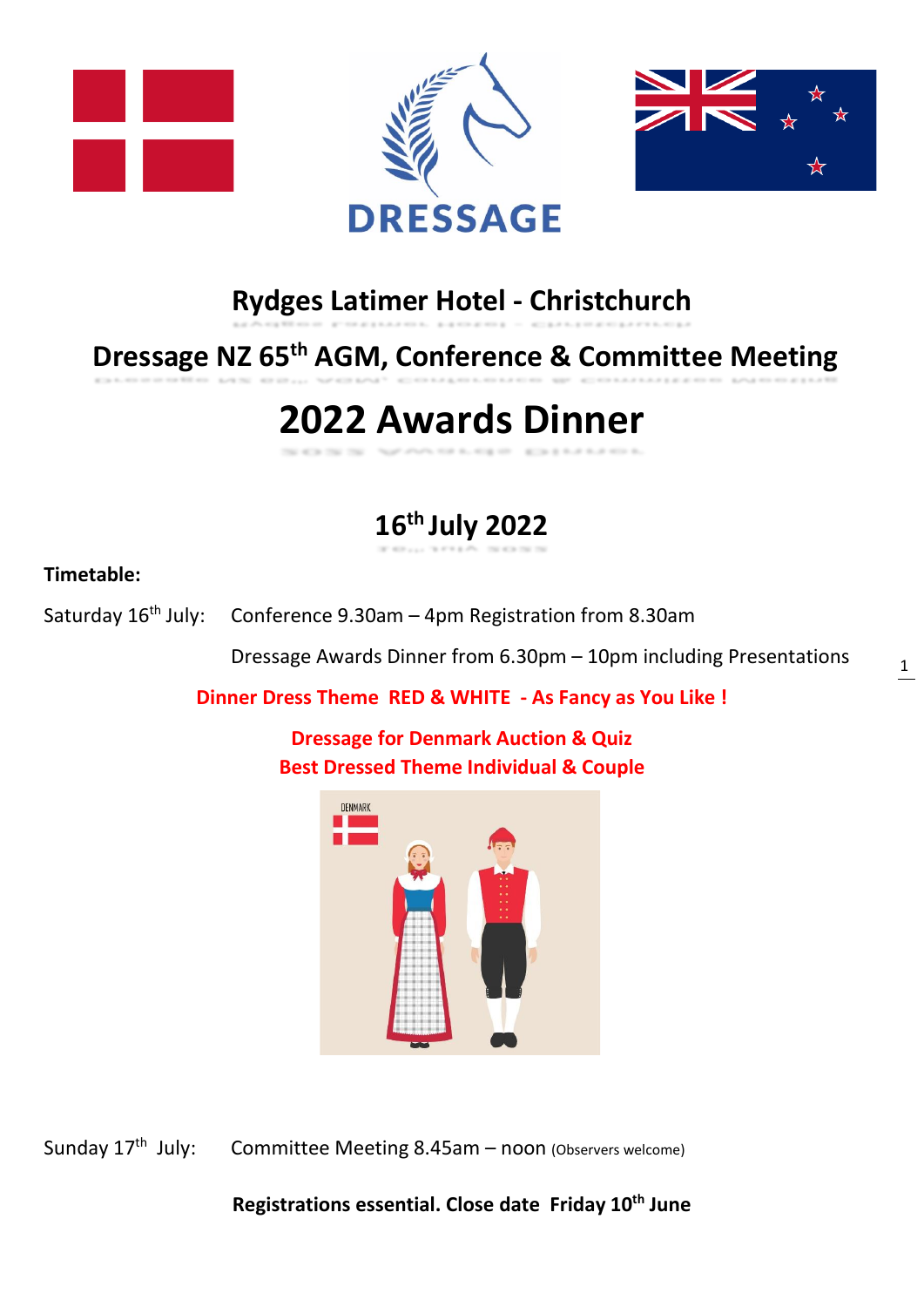#### **DRESSAGE NEW ZEALAND**



2

## **2022 AGM – AGM, CONFERENCE, AWARDS DINNER & COMMITTEE MEETING**

## **Saturday 16 th | Sunday 17thJuly**

#### **Hosted by Dressage NZ & Dressage Canterbury @ Rydges Latimer - Christchurch**

#### **REGISTRATION FORM:**

### **Please Return by 10th June 2022 to: [dressage@nzequestrian.org.nz](mailto:dressage@nzequestrian.org.nz)**

**Please put Conference Registration in Subject line** 

|                         | <b>Initials</b>           |                      |
|-------------------------|---------------------------|----------------------|
|                         | <b>Initials</b>           |                      |
|                         |                           |                      |
|                         |                           |                      |
|                         | Delegate YES / NO         |                      |
| Arrival date: Fri / Sat | Departure date: Sat / Sun |                      |
| Arrival time eta Hotel: | Driving / Flight #        | Flight arrival time: |

Please organise own cab or transport from airport

| Saturday 16 July 2022 - CONFERENCE starts at 9.30am. Arrival tea and coffee at 8.45am |              |  |  |
|---------------------------------------------------------------------------------------|--------------|--|--|
| Conference (includes lunch, morning/afternoon tea)                                    | \$85.00 p/p  |  |  |
| Awards Dinner                                                                         | \$80.00 p/p  |  |  |
|                                                                                       | <b>TOTAL</b> |  |  |
|                                                                                       |              |  |  |

### ....... **Sunday 17 July 2022 - COMMITTEE MEETING 8.45am – (Observers very welcome @ no charge)**

| Committee Meeting (includes morning tea)               | No charge |     |    |  |
|--------------------------------------------------------|-----------|-----|----|--|
| I will be attending the committee meeting (delete one) |           | Yes | No |  |
| Please Specify special dietary requirements:           |           |     |    |  |

#### **Internet Banking: Dressage NZ Account: 15 3950 0471176 01 (TSB, Hawera )**

**Date Paid:**……………………………………. Please add your Name and 'Conf' in the reference field.

Please send the Conference Registration/AwardsDinner form to: **dressage@nzequestrian.org.nz**

Any queries to dressage@equestrian.org.nz or Sport Manager 027 240 2702

**\*\*Accommodation MUST be booked directly with the Hotel\*\***